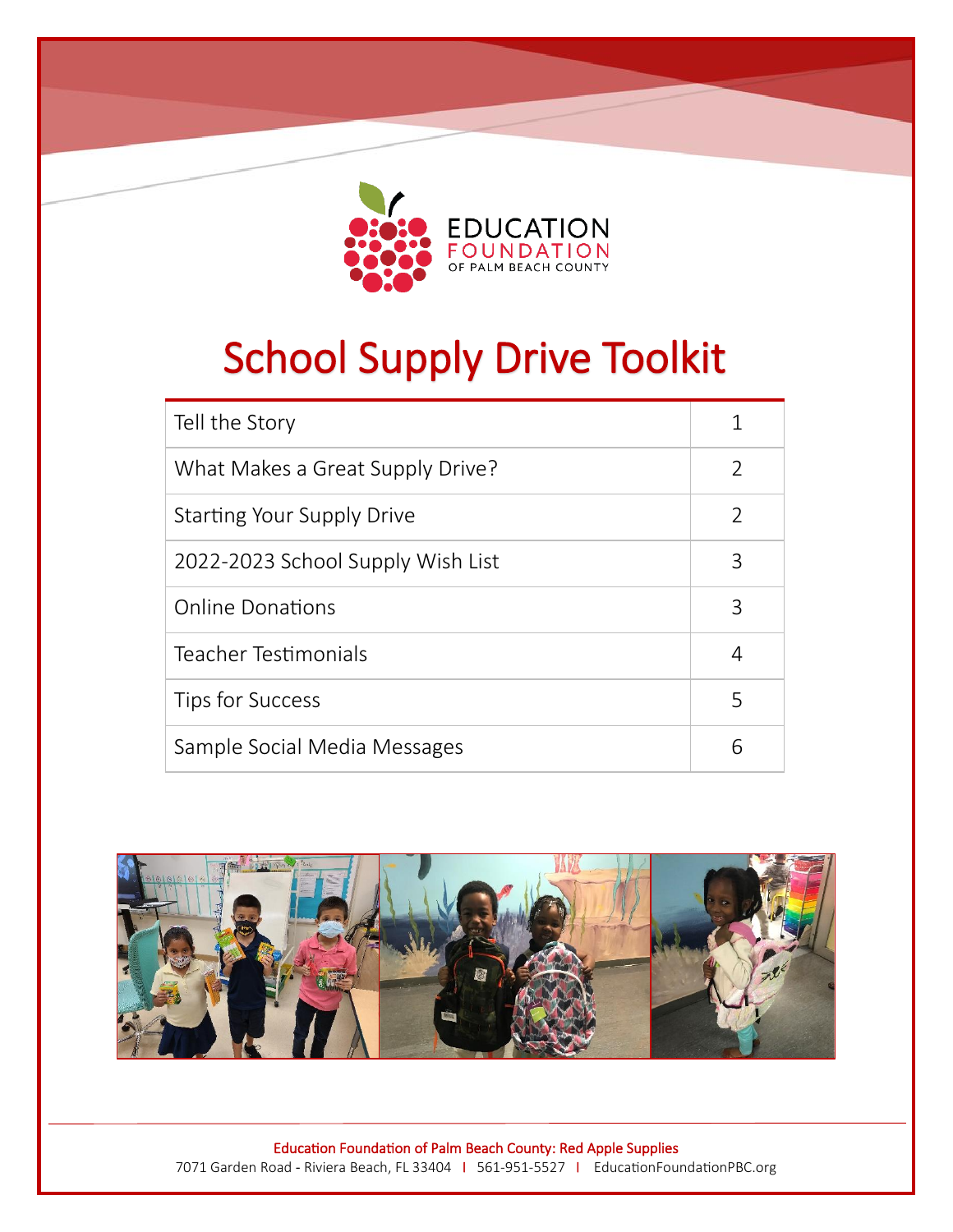



## *Tell the Story*

The Education Foundation of Palm Beach County believes that every child in Palm Beach County deserves equal opportunity and access to a quality education. The Education Foundation's signature program, Red Apple Supplies, provides teachers with FREE school supplies so teachers do not have to dip into their pockets to pay for supplies and so students in under-resourced schools get the supplies they need to succeed.

#### The Need.

Nearly 70% of students in Palm Beach County are enrolled in the National School Lunch Program, receiving free or reduced priced meals. For these students, school supplies are a luxury. Many arrive at school without a single pencil or notebook, unable to participate in dayto-day lessons and activities.

## Show the Connection.

- 120,000+ students are living in poverty (based on their participation in the National School Lunch Program)
- **\$875** The average amount teachers spend of their own pay to purchase supplies for students that cannot afford them

By providing essential school supplies for teachers and students, you will create environments where teachers can focus on teaching and students focus on learning.

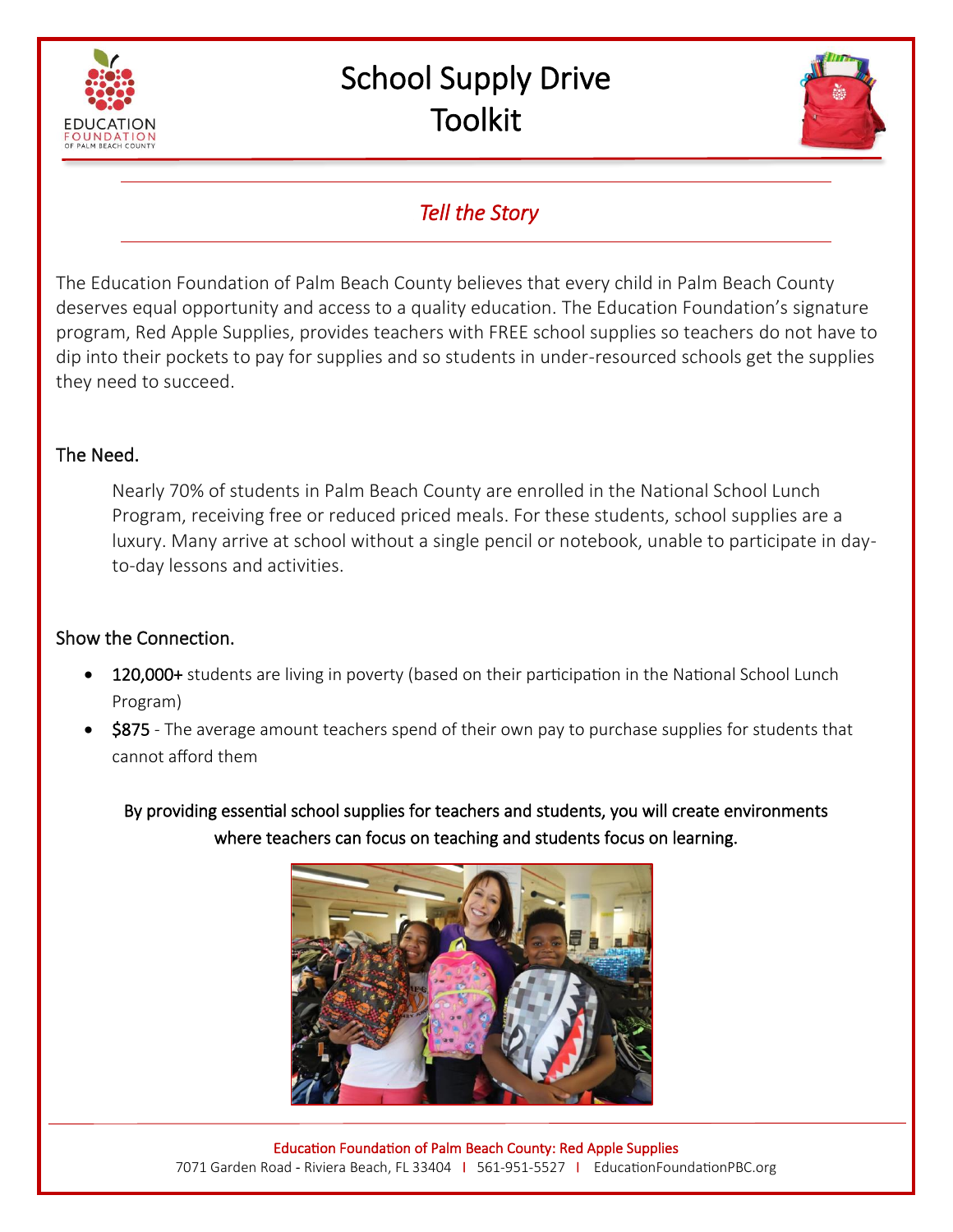



# *What Makes a Great Supply Drive?*

Here are just a few ideas help you plan your school supply drive. People of all ages can make a difference in the achievements of students during the school year by participating:

- Make it an event. Build excitement by planning your supply drive over a fixed timeframe. Establish a goal to encourage participation.
	- A one-day event in which donations are brought to one location to fill a school bus/large truck.
	- A week or month-long collection with barrels or boxes in stores, businesses, and highly trafficked areas where items can be dropped off.
- The power of one. Hold a drive for just one item, like notebooks or folders. We can never have enough of the core items- pencils, folders, notebooks, crayons, glue sticks, markers, etc. See the full wish list on page 3.
- Partner with an organization. Try involving community service organizations like the Girl Scouts or sports leagues.
- Try something fun. What about holding your supply drive in conjunction with a jump rope contest or chalk sidewalk art that can be shared on social media? Turn your drive into a fun celebration of what having the right supplies can do.
- Shopping for good. How about reaching out to local retailers and merchants to help connect with their customers. Provide posters for their storefront or provide graphics for their social media channels.
- Get social. Tap into your online social network to get the word out, look for volunteers, and share supply drive information. **#EFPBCSupplyDrive**

# *Starting Your Supply Drive*

Here are a few options for your supply drive before you get started:

## Type of drive:

- Supplies only (see full supply list on page 3)
- Supplies + financial support (designated for supplies)
- Financial support only designated for supplies (online and/or in-person)

## Method of collection:

- One-day event
- Designated timeframe of collection (week/month/etc.)

Let us know if you would like donation boxes to place throughout your workplace or venue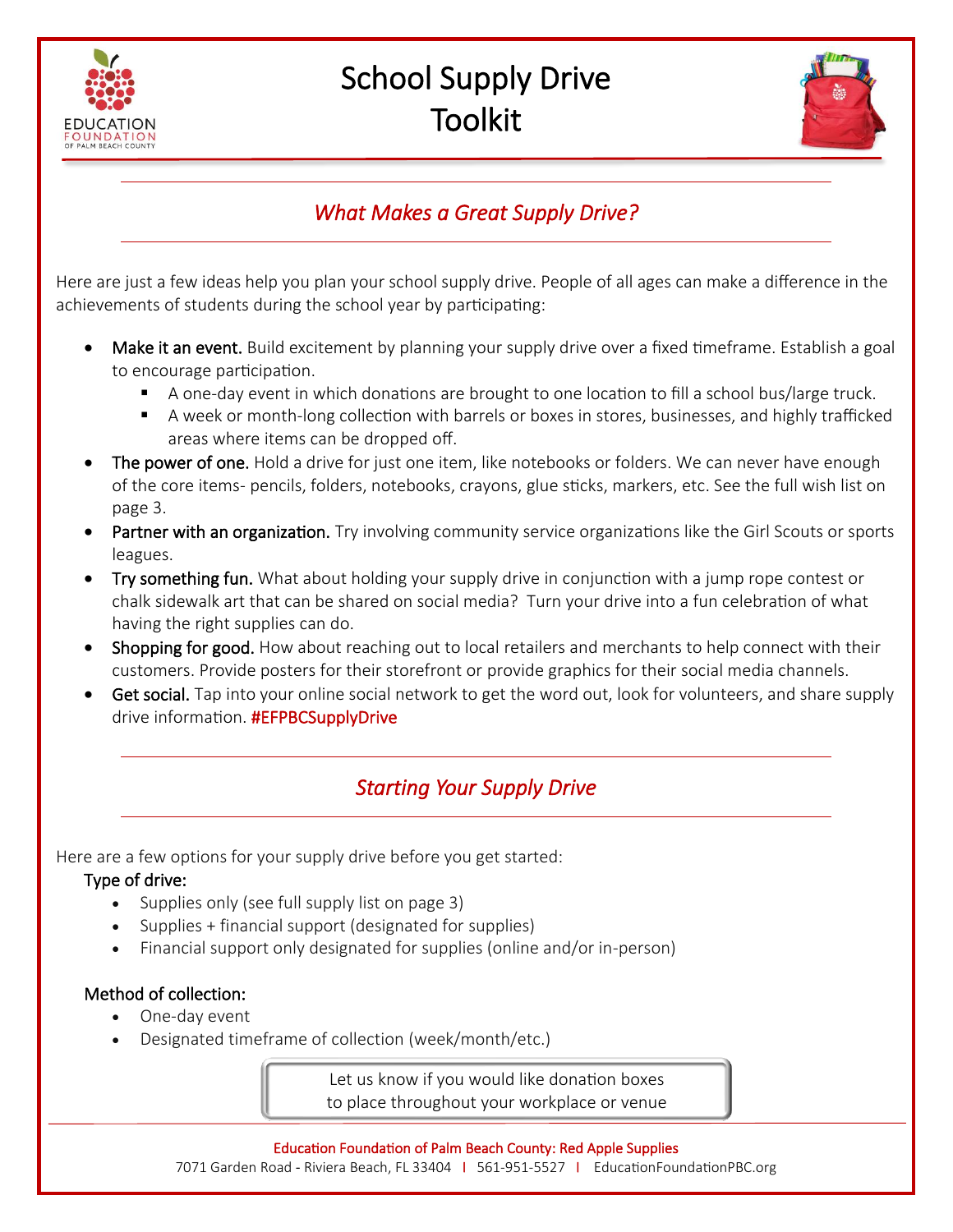



## *Online Donations*

Financial donations are an efficient way to help the greatest number of local students! The Education Foundation of Palm Beach County can leverage your investment of \$25 to equip one (1) student with a backpack filled with essential school supplies.

- \$500 to sponsor a class of twenty backpacks filled with essential school supplies
- \$250 includes ten backpacks filled with essential school supplies
- \$100 Includes four backpacks filled with essential school supplies
- \$25 provides a student in need with a backpack filled with essential school supplies

## [Click Here to Give Online](https://app.mobilecause.com/form/a_-NcA?parent_id=711974&vid=qzfmj)

## *Amazon Wish List & Amazon Smile*

You can easily donate school supplies online by purchasing items from the EFPBC [Amazon Wish List](https://a.co/cvetru0) which will also be delivered directly to Red Apple Supplies.

Shop Amazon Smile by designating "Education Foundation of Palm Beach County" as your charity of choice and a portion of any purchase you make will help strengthen public education in Palm Beach County.

- 1. Sign in to [smile.amazon.com](https://a.co/asu1qjg) on your desktop or mobile phone browser.
- 2. From your desktop, go to "Your Account" from the navigation at the top of any page, and then select the option to Change your **Charity**...
- 3. Select Education Foundation of Palm Beach County as your charitable organization.



# 2022-2023

# School Supply Wish List

- Backpacks
- Color Pencils & Markers (8-12 count)
- Composition Books (wide-ruled)
- Construction Paper
- Dry Erase Markers
- Erasers (wedge)
- Glue Sticks
- Highlighters
- Scotch Tape
- Student Dry Erase Board (small)
- Pencils
- Crayons
- Flip Chart Markers
- Student Headphones / Earbuds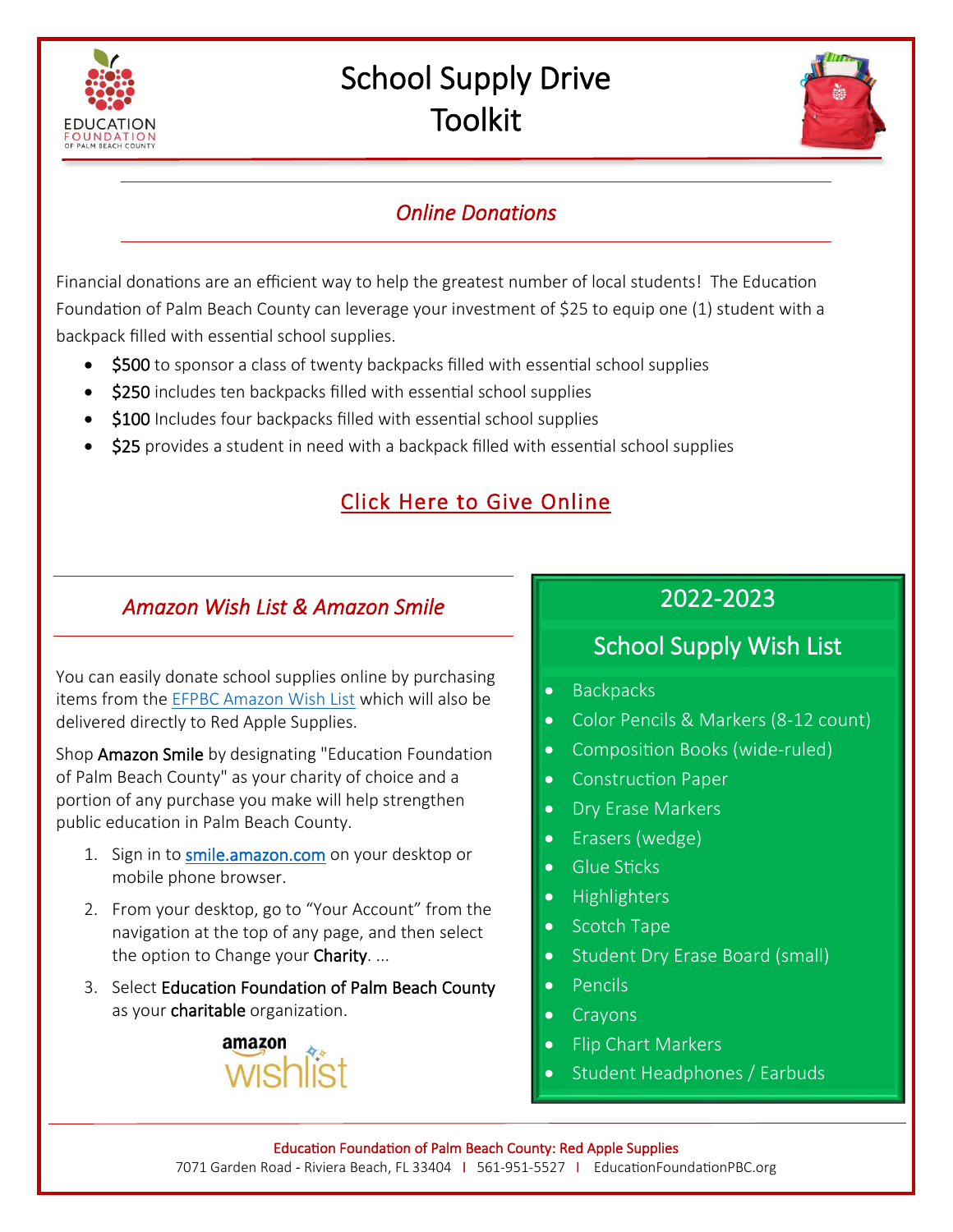



## *Teacher Testimonials*

Teachers love to share stories about the impact that access to free school supplies have on their students! We collected the following testimonials which demonstrate the difference supplies make on students every day in the classroom!

*"A student came to school without any supplies at all. I asked if they had at least a pencil and paper. I was told, 'My mom didn't buy anything for me because she said she doesn't have the money'. I was able to make them a supply bag. It made a huge difference for the student. He was not left out and was proud of his new supplies."*

 $\sim$ 2<sup>nd</sup> Grade Teacher, Rolling Green Elementary

*"It saves me time and money. I am able to have supplies available for various lessons to engage all learners."* ~Elizabeth Thompson, 9th Grade Teacher, Pahokee Middle High School~





*"One day a student came into the room in tears asking to staple his backpack, again. He was beginning to become embarrassed because of this. Instead of grabbing the stapler,this time I was able to grab two backpacks and let him choose one. His face lit up like a star! "* ~Special Needs Teacher, U.B. Kinsey Elementary~

*"I spend a lot of money on notebooks and pencils for my students, so they are ready for school each year. RAS the last 3 years has nearly eliminated my need to buy supplies with my own money."* ~4 th Grade Teacher, Barton Elementary~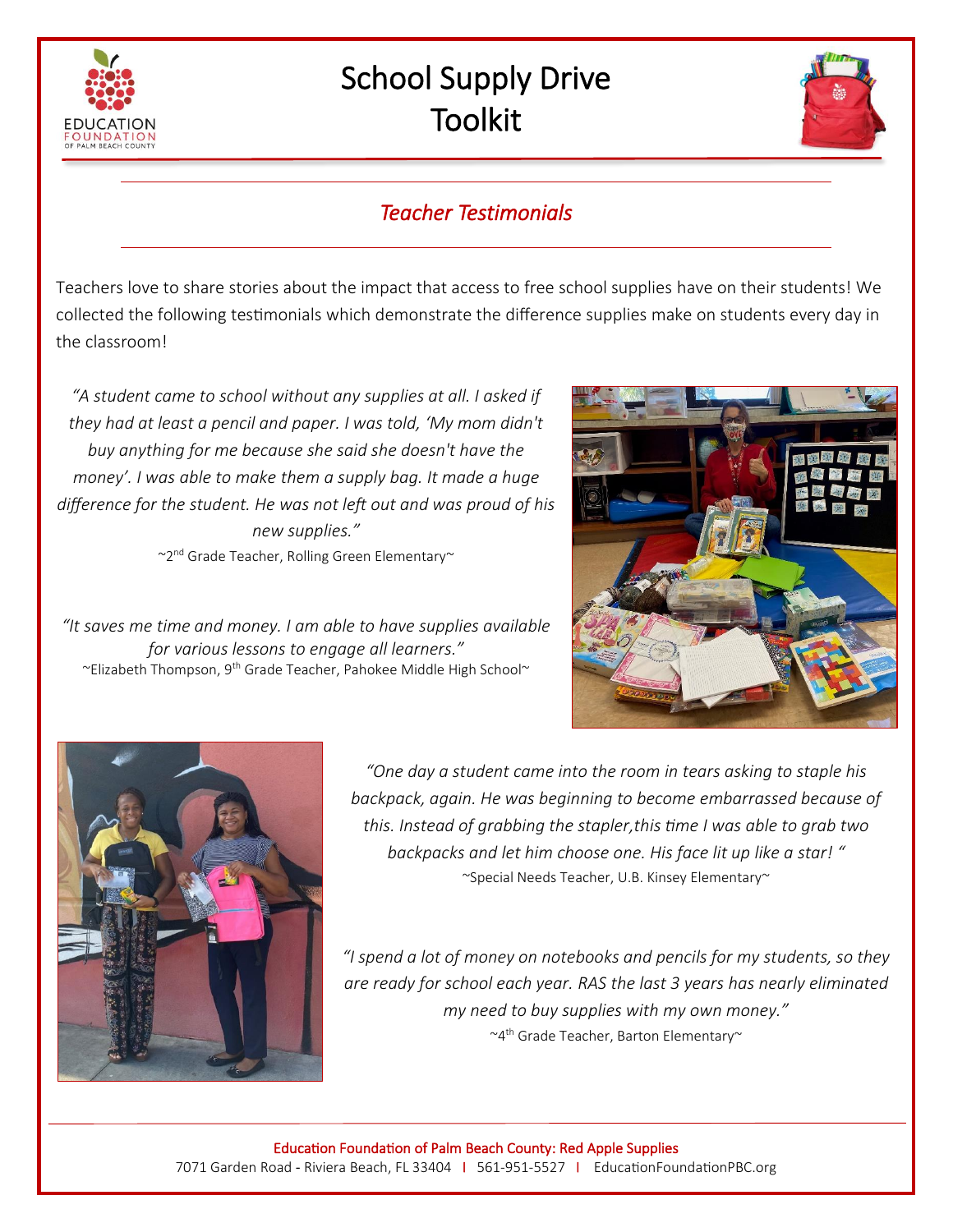



## *Tips for Success*

#### How do you want to collect supplies?

Two popular options include:

- A designated day, week, or month-long collection with barrels or boxes in stores and businesses
- A one-day event in which the community brings donations to fill a school bus, or a large truck or supplies are collected in conjunction with a corporate, community, or sporting event

#### Who will you invite to participate?

Engage corporations, businesses and individuals in your community who will help promote and support your project. Share details about your drive in your social media, text messages, emails, etc. Issue a press release about your drive and follow up with local media about running your story. Create signs and posters to promote your drive. Post information on internal company websites or communication channels.

#### Collect what students need most.

The Education Foundation of Palm Beach County is grateful to accept all new school supplies. According to teachers, crayons, glue sticks, markers, notebooks, pencils, and pens are what they need most. Please avoid any used school supplies or items that have offensive words, artwork, or symbols on the packaging or surface.

#### Try a friendly competition!

Create competitions among businesses, departments, and individuals to see who can collect the most supplies.

#### Coordinate drop-off date and time of your collected supplies.

When your supply drive is complete, deliver your collected supplies to Red Apple Supplies (7071 Garden Road – Riviera Beach, FL 33404). Please coordinate a day and time for drop-off by emailing [Lloyd@EducationFoundationPBC.org](mailto:Lloyd@EducationFoundationPBC.org) or [Teresa@EducationFoundationPBC.org](mailto:Teresa@EducationFoundationPBC.org)

#### Follow-up!

Send thank-you letters to all who supported your drive, letting them know how much their support means. Let them know how many supplies were collected and how students will be able to participate in their classroom activities because of your school supply drive. You can also invite them to volunteer at Red Apple Supplies so they can see the true impact of their support.

## By providing essential school supplies for teachers and students, you will create environments where teachers can focus on teaching and students focus on learning.

Ī Education Foundation of Palm Beach County: Red Apple Supplies 7071 Garden Road - Riviera Beach, FL 33404 I 561-951-5527 I EducationFoundationPBC.org